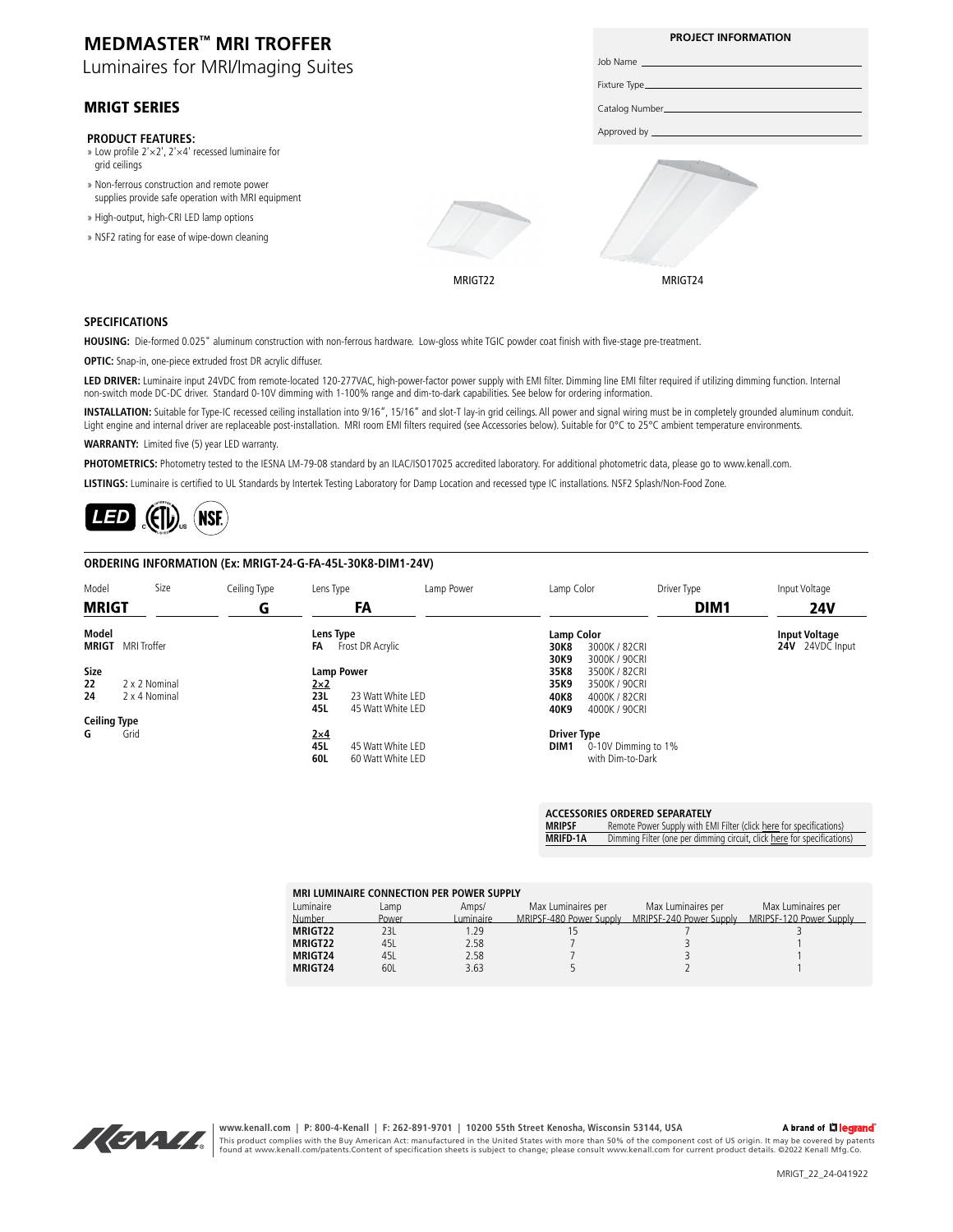### **MEDMASTER® MRI TROFFER**

#### MRIGT SERIES

**PERFORMANCE**

| Lumen Output by Color (Im) |           |       |       |       |       |       |       |                           |                           |                              |                                         |
|----------------------------|-----------|-------|-------|-------|-------|-------|-------|---------------------------|---------------------------|------------------------------|-----------------------------------------|
| <b>Size</b>                | Lamp Code | 30K8  | 30K9  | 35K8  | 35K9  | 40K8  | 40K9  | <b>Efficacy</b><br>(lm/W) | <b>Input Power</b><br>(W) | <b>Drive Current</b><br>(mA) | Estd. L <sub>70</sub><br>LED Life (Hrs) |
| MRIGT-22                   | 23L       | 2,545 | 2,141 | 2,580 | 2.176 | 2,668 | 2,246 | $76 - 95$                 | 28                        | 100                          | 100,000                                 |
|                            | 45L       | 4,759 | 4,004 | 4.824 | 4.070 | 4.989 | 4.201 | $72 - 90$                 | 56                        | 100                          | 80,000                                  |
|                            | 45L       | 5.125 | 4,312 | 5.195 | 4,382 | 5,372 | 4.524 | 77 - 96                   | 56                        | 100                          | 100,000                                 |
| MRIGT-24                   | 60L       | 7,162 | 6,026 | 7,261 | 6,125 | ,508  | 6,323 | 78 - 98                   | 77                        |                              | 80,000                                  |

Information subject to change without notice. Visit www.kenall.com for IES files and additional information.

#### Model: MRIGT-22-G-FA-23L-40K8-DIM1-24V



Maximum Candela = 849 Located At Horizontal Angle = 30, Vertical Angle = 2.5

1 - Vertical Plane Through Horizontal Angles (30-210) (Through Max. Cd.) 2 - Horizontal Cone Through Vertical Angle (2.5) (Through Max. Cd.)



Model: MRIGT-24-FA-45L-40K8-DIM1-24V

Maximum Candela = 1696 Located At Horizontal Angle = 15, Vertical Angle = 2.5

- 1 Vertical Plane Through Horizontal Angles (15-195) (Through Max. Cd.) 2 Horizontal Cone Through Vertical Angle (2.5) (Through Max. Cd.) L.
- 

#### **DIMENSIONAL DATA**

**TOP VIEW**



| DIMENSIONAL DATA (IN INCHES) |        |  |  |  |  |
|------------------------------|--------|--|--|--|--|
| MRIGT22                      | 23.69" |  |  |  |  |
| MRIGT <sub>24</sub>          | 47.69" |  |  |  |  |

**SIDE VIEW**





**FRONT VIEW**

23.69

www.kenall.com | P: 800-4-Kenall | F: 262-891-9701 | 10200 55th Street Kenosha, Wisconsin 53144, USA<br>This product complies with the Buy American Act: manufactured in the United States with more than 50% of the component c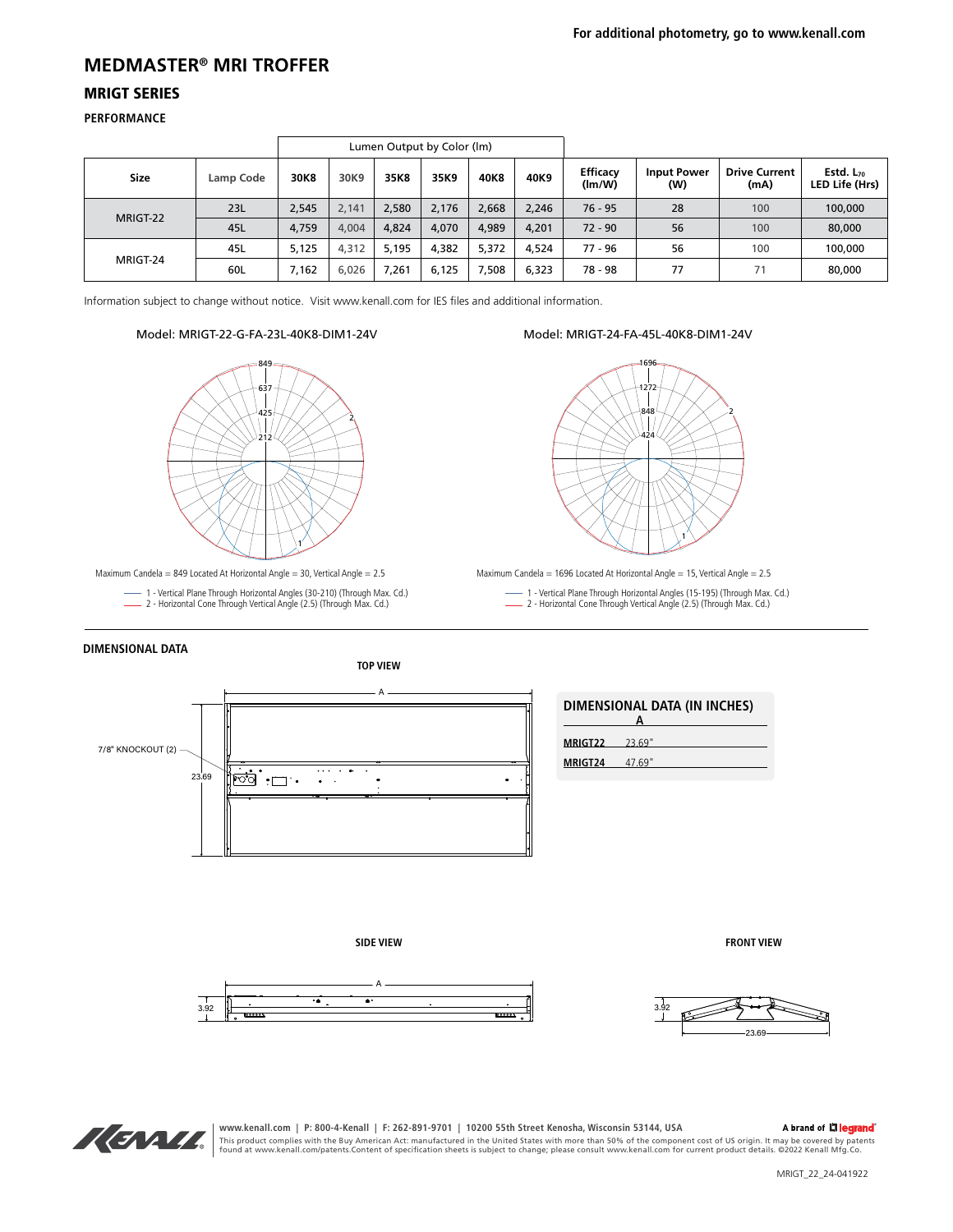## IMPORTANT SAFEGUARDS

#### **When using electrical equipment, basic safety precautions should always be followed, including the following:**

THIS PRODUCT MUST BE INSTALLED IN ACCORDANCE WITH THE APPLICABLE INSTALLATION CODE BY A PERSON FAMILIAR WITH THE CONSTRUCTION AND OPERATION OF THE PRODUCT AND THE HAZARDS INVOLVED. DISCONNECT POWER TO ALL CIRCUITS BEFORE WIRING FIXTURE. INSTALL IN ACCORDANCE WITH ALL NATIONAL, STATE, AND LOCAL CODES. DO NOT CONNECT TO AN UNGROUNDED SUPPLY. READ ALL FIXTURE MARKINGS AND LABELS TO ENSURE CORRECT INSTALLATION OF FIXTURE. SUPPLEMENTAL INSTRUCTIONS MAY BE LOCATED ON THE FIXTURE, IN ADDITION TO THIS INSTRUCTION SHEET, REGARDING ORIENTATION, OR MOUNTING RESTRICTIONS.

### SAVE THESE INSTRUCTIONS

#### **FIXTURE INSTALLATION**

Install in compliance with the National Electric Code, any applicable local codes and any specific instructions given on the luminaire labels. If installing in conjunction with any additional options and/or accessories, also refer to the respective instruction sheets. For installation only by a qualified electrician.

NOTE: To maintain the ratings and approvals noted on the fixture nameplate, any fittings or mounting hardware supplied with this fixture, must be used with this fixture. Wiring from power supply to fixture must be in a rigid aluminum conduit with aluminum fittings. Access to the back side of the fixture is required after installation, therefore recessed grid mounting only.

#### **RECESSED GRID FIXTURES**

- 1. Fixture is designed for use with 9/16", 15/16" and slot-T T bar grid systems with vertical grid T thickness' of less than ¼" with a maximum height of 2". Grid systems can be installed with standard 24 or 48 inch center line spacing of grid.
- 2. Fixture housing lays into grid system. Cut and bend securing flange tab as shown below. Raise fixture into opening (this step may require two people for safety). Then secure the fixture to grid system with the securing flange tab and mounting hardware (provided by others). If applicable attach tie-wire to provided mounting points.



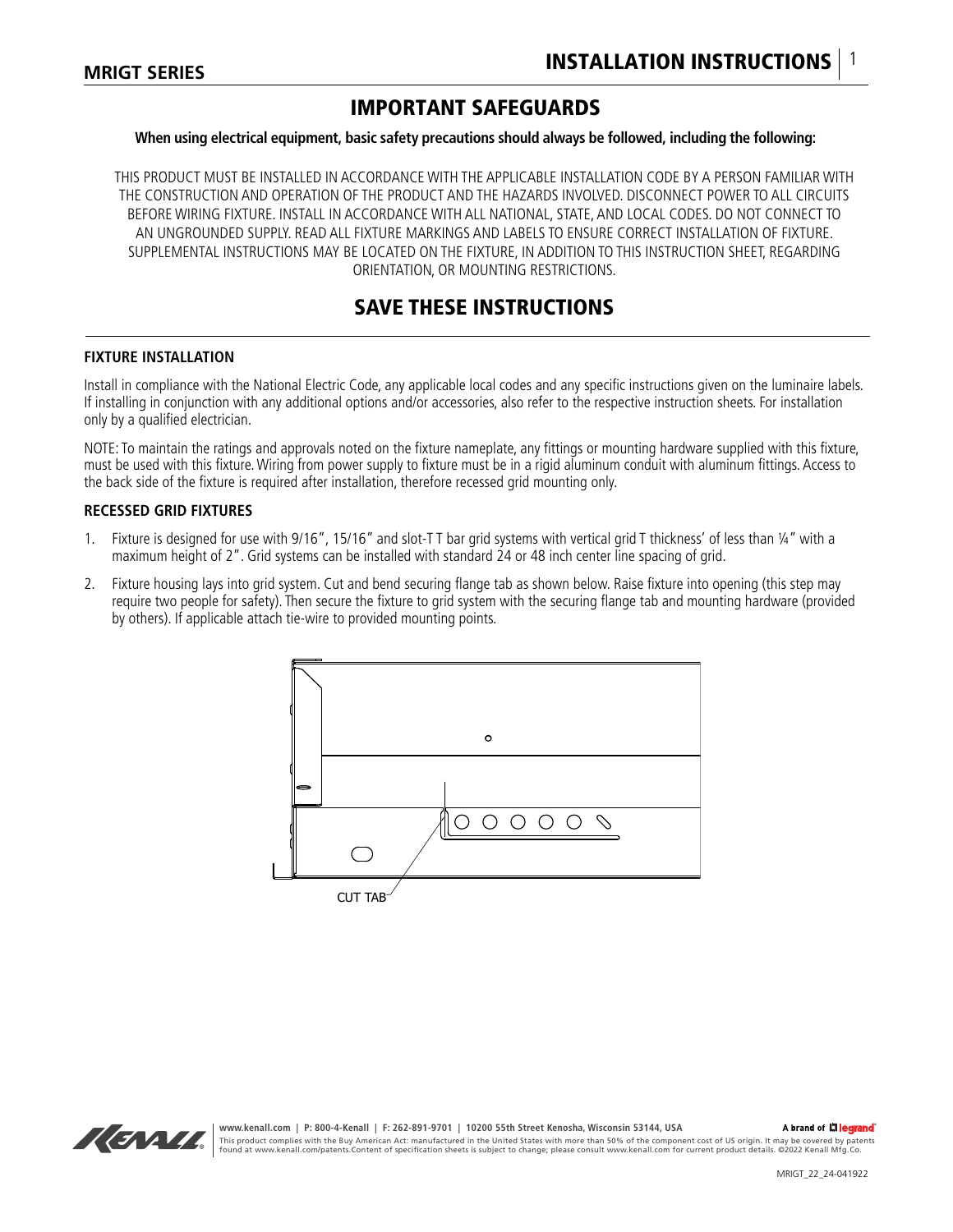



www.ke**nall.com..| -F: 800-4-Kenalb4oFs 262-801-9704: †cfb200-55th Street Konoste;Misseasin 52144, id6A-nrin 52144, id6A-nrin 52144, id6A-nrin 52144, id6A-nrin 52144, id6A-nrin 52144, id6A-nrin 52144, id6A-nrin 5800-0011** 1aH.com/որ-ի 800-4-Kenall Andra 262-801-9/08 թ. 10200 55th Street Konosha, Musconsin 53144, MaA-որ-in 521*1* 4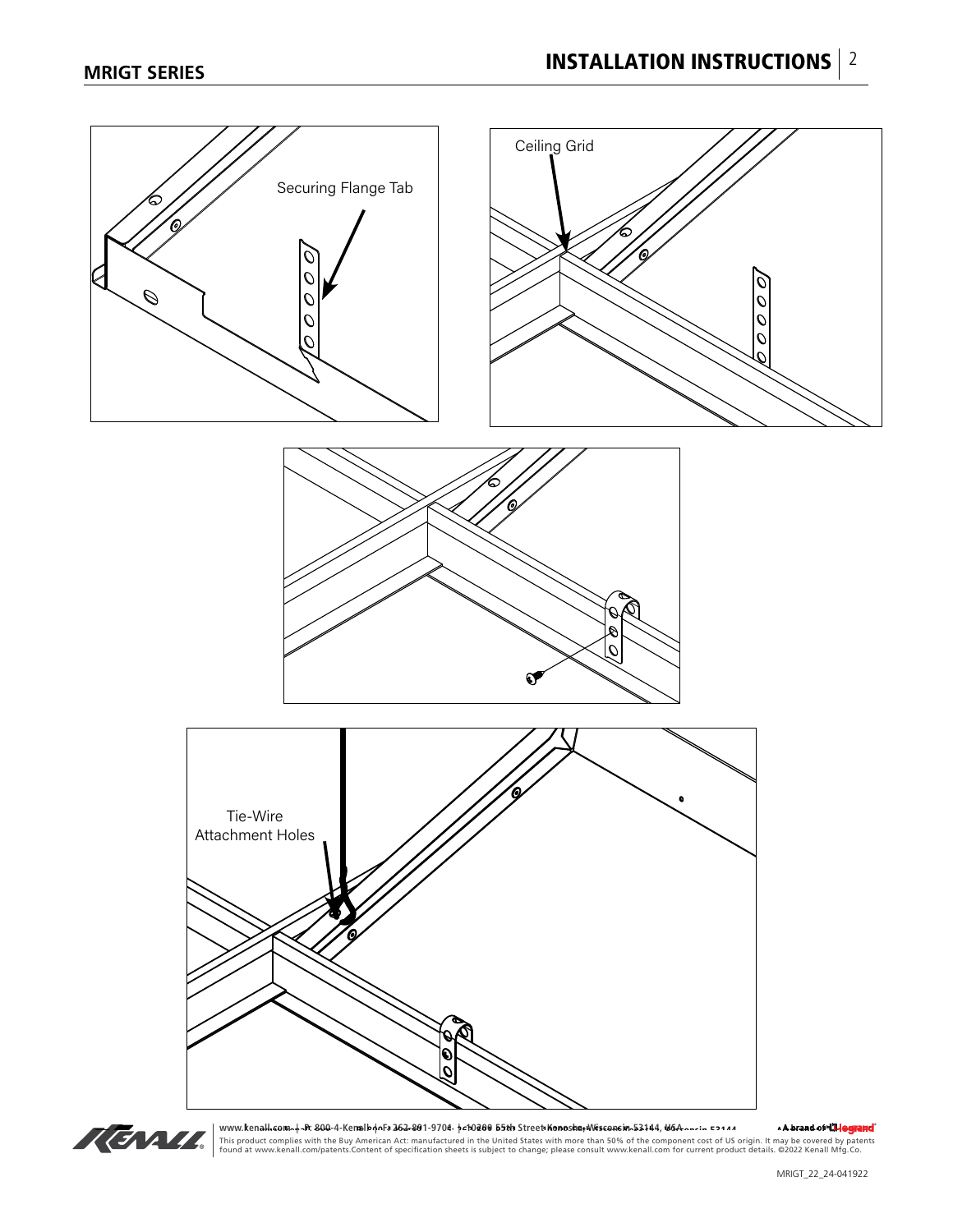### ELECTRICAL CONNECTION

- 1. Mount and wire the MRIPSF external power supply system per the procedures provided in the supplementary instruction sheet. Run conduit and DC wiring to an MRI room EMI filter. Make sure wiring is completely enclosed in grounded aluminum conduit. Any gaps, regardless of size, must be closed or wrapped with supplied copper foil tape.
- 2. If a 0-10V dimming circuit is to be connected, install at this time. The 0-10V dimmer must be installed outside the shielded MRI environment with the Kenall MRIFD-1A dimming line filter (or equivalent) installed in accordance with the supplied installation instructions. Kenall recommends the Lutron Diva (DVSTV) and Lutron Nova T (NTSTV-DV) series to ensure the full range of dimming can be achieved.
- 3. Remove junction box cover and make conduit connections to the appropriate 1/2" knockout(s).



WARNING: ALL DC POWER AND DIMMING SIGNAL WIRING MUST BE RUN THROUGH SEPARATE EMI FILTERS.



Single-Supply System Schematic

4. Run DC wiring, equal in size and temperature rating to the filter input wiring, between the filter output cables and the first luminaire within the shielded room. Follow recommended wiring layout described within Single-Supply System Schematic.. All wiring must be within completely-enclosed, grounded conduit suitable for an MRI environment. Any gaps, regardless of size, must be closed or wrapped in copper foil tape. Special attention should be paid to the wiring entry point into the shielded space. Class 1 wiring methods are required.

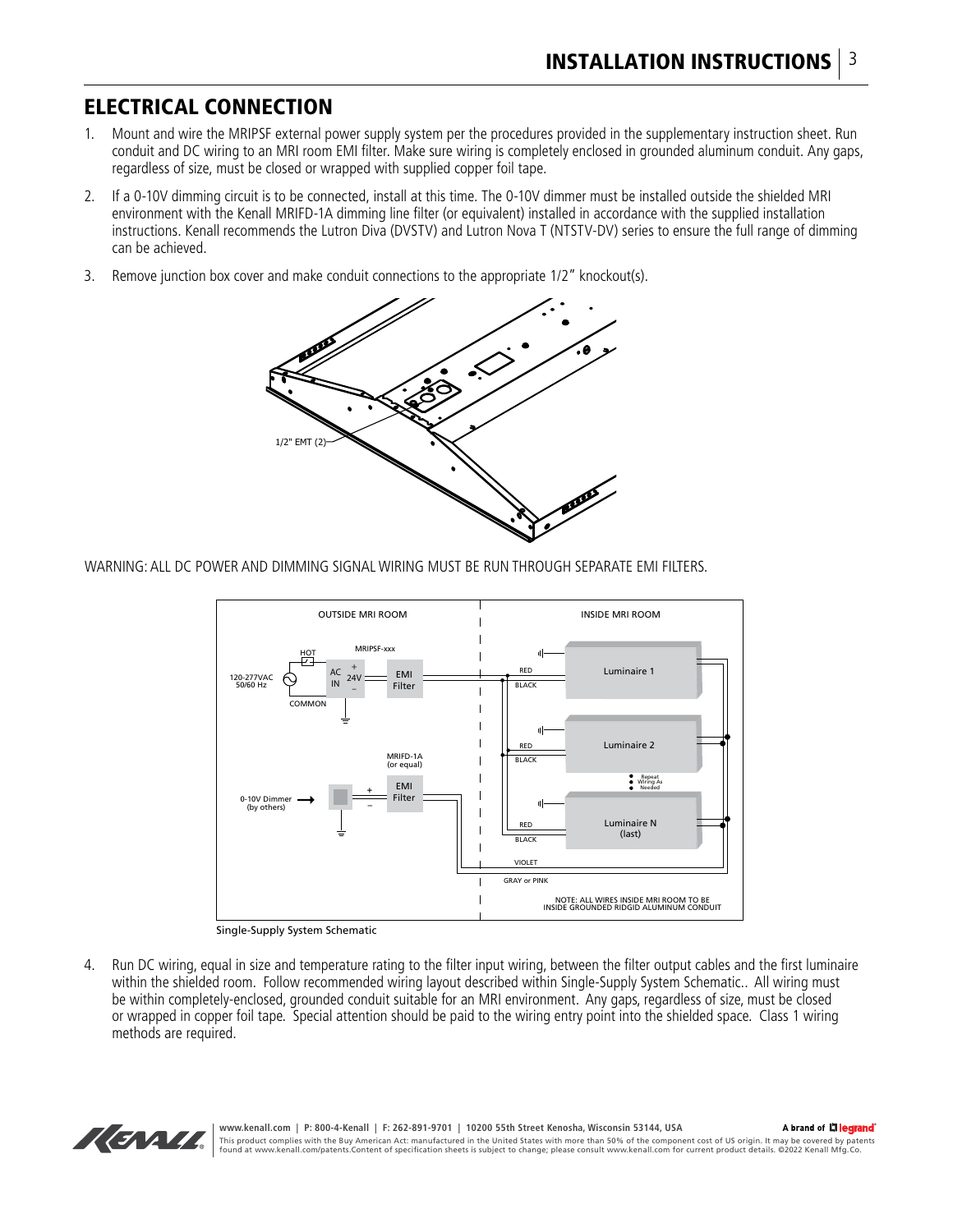# INSTALLATION INSTRUCTIONS 4

### **MRIGT SERIES**

- 5. Run the dimming signal wiring, equal in specification to the filter input wiring, between the filter output cables and the first luminaire within the shielded room. Maintain polarity between input and output sides of the filter and follow wiring recommendation in Multi-Fixture Wiring Schematic. All wiring must be within completely enclosed, grounded conduit suitable for an MRI environment. Any gaps, regardless of size, must be closed or wrapped in copper foil tape. Special attention should be paid to the wiring entry point into the shielded space. Cap gray and violet leads at luminaire(s) if dimming function is not implemented.
- 6. Using at least an 18 AWG wire, each fixture must be grounded to the shielded ceiling.
- 7. Make DC supply and (optional) dimmer control connections within each luminaire.
- 8. Replace junction box cover and seal both covers using supplied copper foil tape.



## CUSTOMER SERVICE

For technical assistance, call 1-800-4KENALL (1-800-453-6255).

## WARRANTY

For warranty information visit www.kenall.com/Resources/Certified-Performance-Warranties

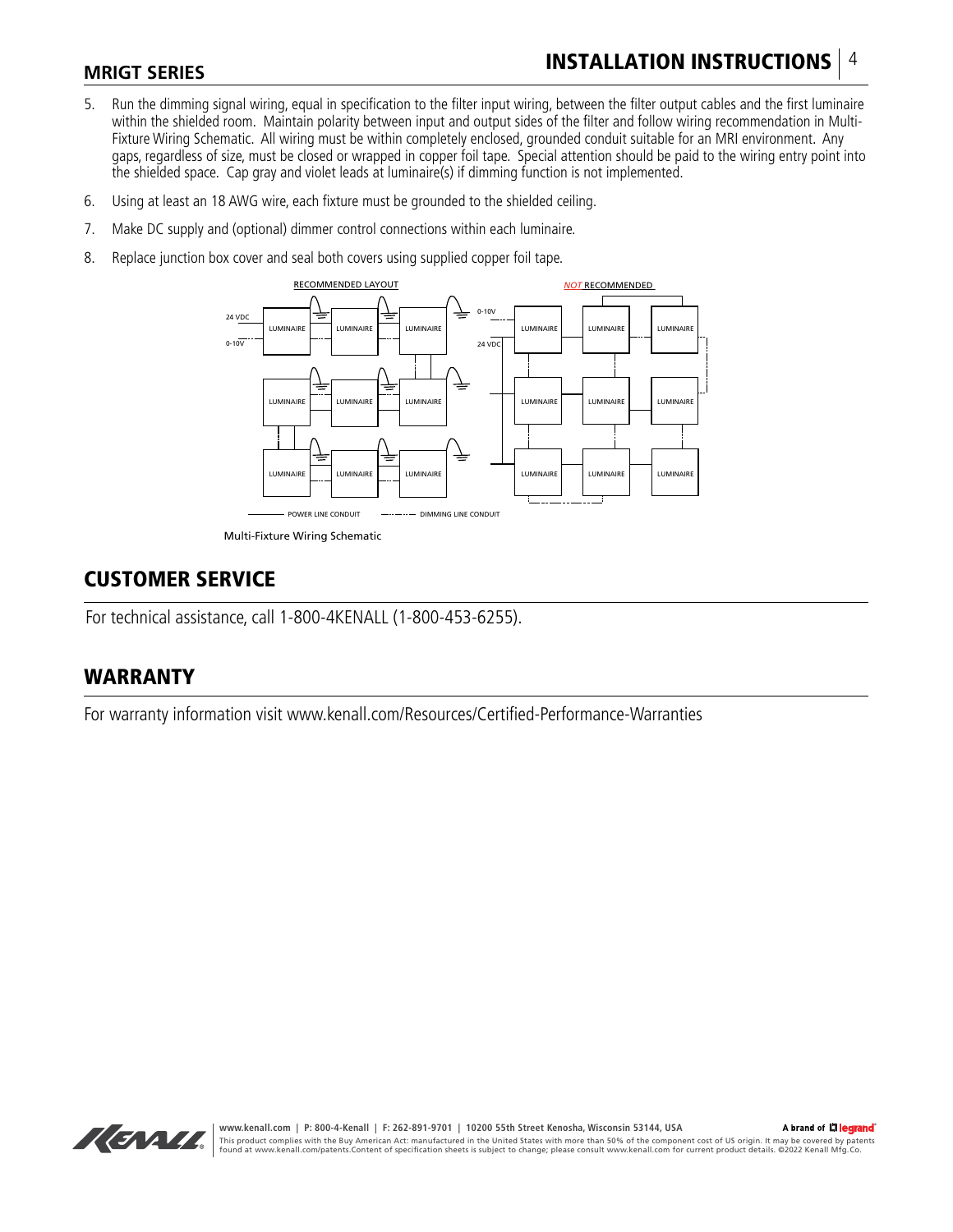### CUSTOMER ACKNOWLEDGEMENT

**Customer acknowledges that these Installation Instructions are part of the product specification, and that the attached Installation Registration Form will be provided to the installer to sign and return to Kenall after installation is complete. This signed release is required by Kenall before order will be released into production.**

| $\sim$ .<br>$\sim$ $\sim$ |       |
|---------------------------|-------|
| יוכ                       | <br>- |

Print Name: The Company Name: The Company Name:  $\sim$  Company Name:

# IMPORTANT SAFEGUARDS

**To prevent MRI machine interference, all DC power and dimming signal wiring must be completely shielded within grounded aluminum conduit and a suitable MRI room EMI filter must be installed on each line.**

**When using electrical equipment, basic safety precautions should always be followed, including the following:** THIS PRODUCT MUST BE INSTALLED IN ACCORDANCE WITH THE APPLICABLE INSTALLATION CODE BY A PERSON FAMILIAR WITH THE CONSTRUCTION AND OPERATION OF THE PRODUCT AND THE HAZARDS INVOLVED.

# SAVE THESE INSTRUCTIONS

- **Disconnect power to all circuits before wiring system.**
- **Install in accordance with all national, state, and local codes.**
- **Do not connect to an ungrounded supply.**
- **Wiring connections must be made internal to the enclosure.**
- **Failure to install unit on a mechanically-sound surface may result in personal injury, physical damage, or potential fire hazard.**
- **Use installation procedures appropriate for an environment involving MRI and sensitive electronic equipment.**
- **Read all markings and labels to ensure correct installation of the power supply. Supplemental instructions may be located on the enclosure, in addition to this instruction sheet, regarding orientation, or mounting restrictions.**
- **Read instructions provided with the MedMaster™ MRIPSF remote power supply and DC filter system for proper installation and electrical connection to the lighting system.**